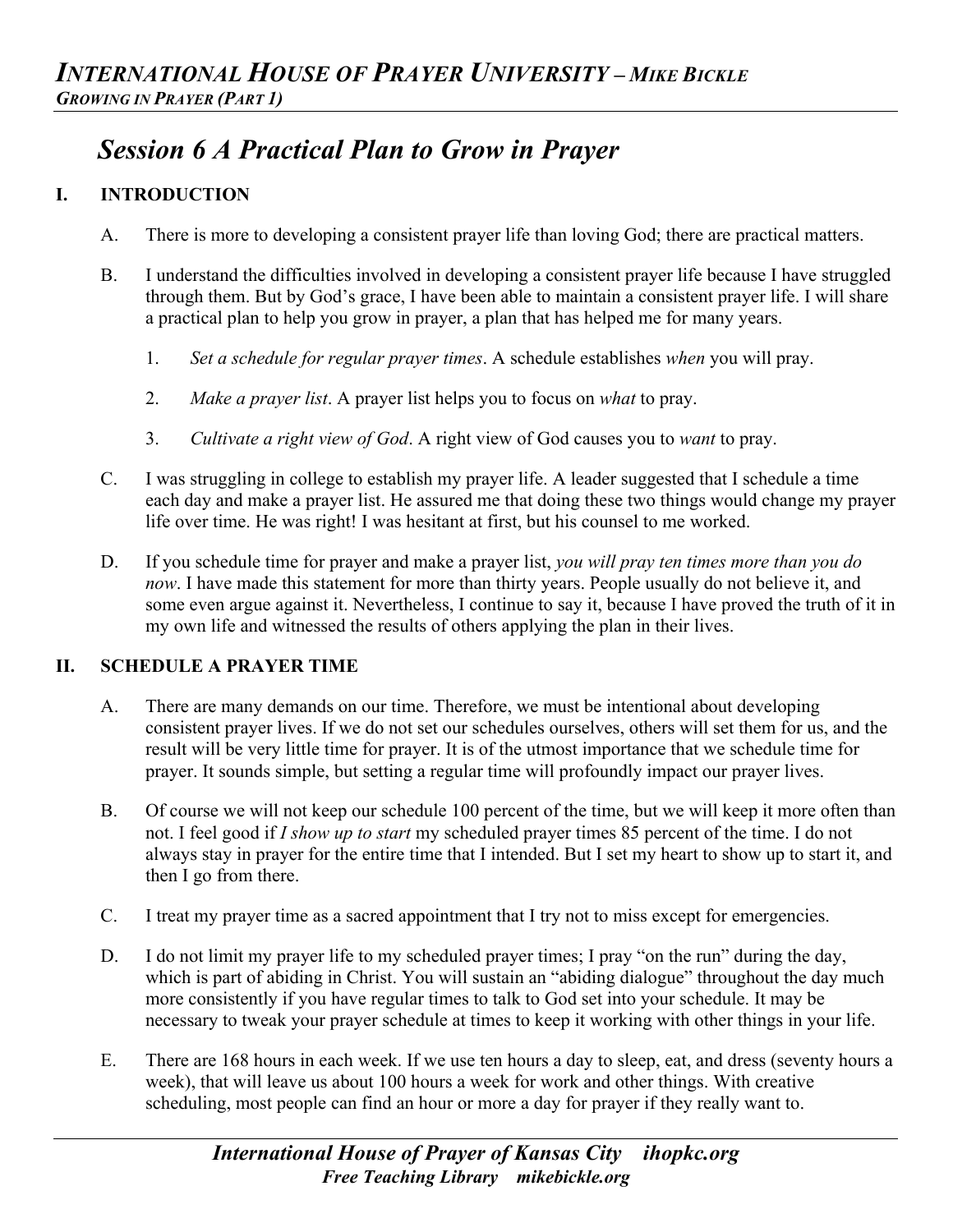#### **III. MAKING A PRAYER LIST**

- A. I recommend that you prepare a prayer list—or several lists. A prayer list is a simple tool that can help keep us focused during our prayer times. Often when I begin to pray, my mind is blank. I need a little "jump start" to help me focus, so I use prayer lists, which I have found invaluable. I was eighteen years old when I made my first prayer list; forty years later I still use lists because I still need them. I do not limit my prayers to the things on my lists, but use them simply as a guide.
- B. I depart from them at any time I feel led to pray in a different direction. I enjoy praying with the inspiration that comes from the leading of the Spirit, so I seek to follow His prompting.
- C. I have three prayer lists—for my personal life, for people and places, and for justice issues.
- D. *For my personal life*: This includes praying for my own heart, ministry, and circumstances (physical, financial, and relational). I use the acronym FELLOWSHIP in praying for my heart.
- E. *For people and places*: I keep a list of individuals, ministries, and cities that I pray for regularly. I pray for individuals (family and friends), ministries (including my local church), missionaries and mission endeavors, etc. I pray for my own city, for the destinies of specific cities, such as Jerusalem and Cairo, and for nations in great need, such as Egypt, Syria, Haiti, Russia, North Korea, Israel. I spend extra time praying for Jerusalem, as Scripture exhorts us to do so (Ps. 122:6; Isa. 62:6).
- F. *Those in authority*: We are to pray for people in authority over our city and nation (1 Tim. 2:2).
- G. *For justice*: This is a broad topic that includes governmental and social issues, such as the ending of abortion, human trafficking, and unfair educational systems. My list sometimes includes situations related to economic injustice, water rights, civil unrest (terrorism, riots, etc.), natural disasters (hurricanes, tsunamis, tornadoes, drought), disease (AIDS, tuberculosis, etc.), social crises (for example, famine and genocide), and more.
- H. Some protest that it is legalistic to schedule time for prayer or use a prayer list. It can be, but it does not have to be. We step into legalism when we seek to *earn* God's love by praying or obeying rules. The good news of the gospel is that we don't have to earn it; God offers His love and grace freely. Consistency in prayer—talking to the Lord regularly and with focus—*simply positions us to sit before Him more often* so that we can actually experience more of His free grace in our life. What Jesus freely offers in grace and what we actually experience are often two different things.
- I. Setting regular times for prayer is not an attempt to earn God's love; it is a reflection of our desire to take control of our schedules to make prayer a priority. I urge you not to fall for the age-old lie that automatically calls all discipline "legalism." This lie has robbed many of the blessing of a consistent prayer life. Being aimless or passive is not what liberty in grace is about.

## *13You…have been called to liberty; only do not use liberty as an opportunity for the flesh. (Gal. 5:13)*

J. Scheduling time for Him is an expression of both my love for Him and my hunger for more. It is not an attempt to earn love from the One who gives His love freely and abundantly.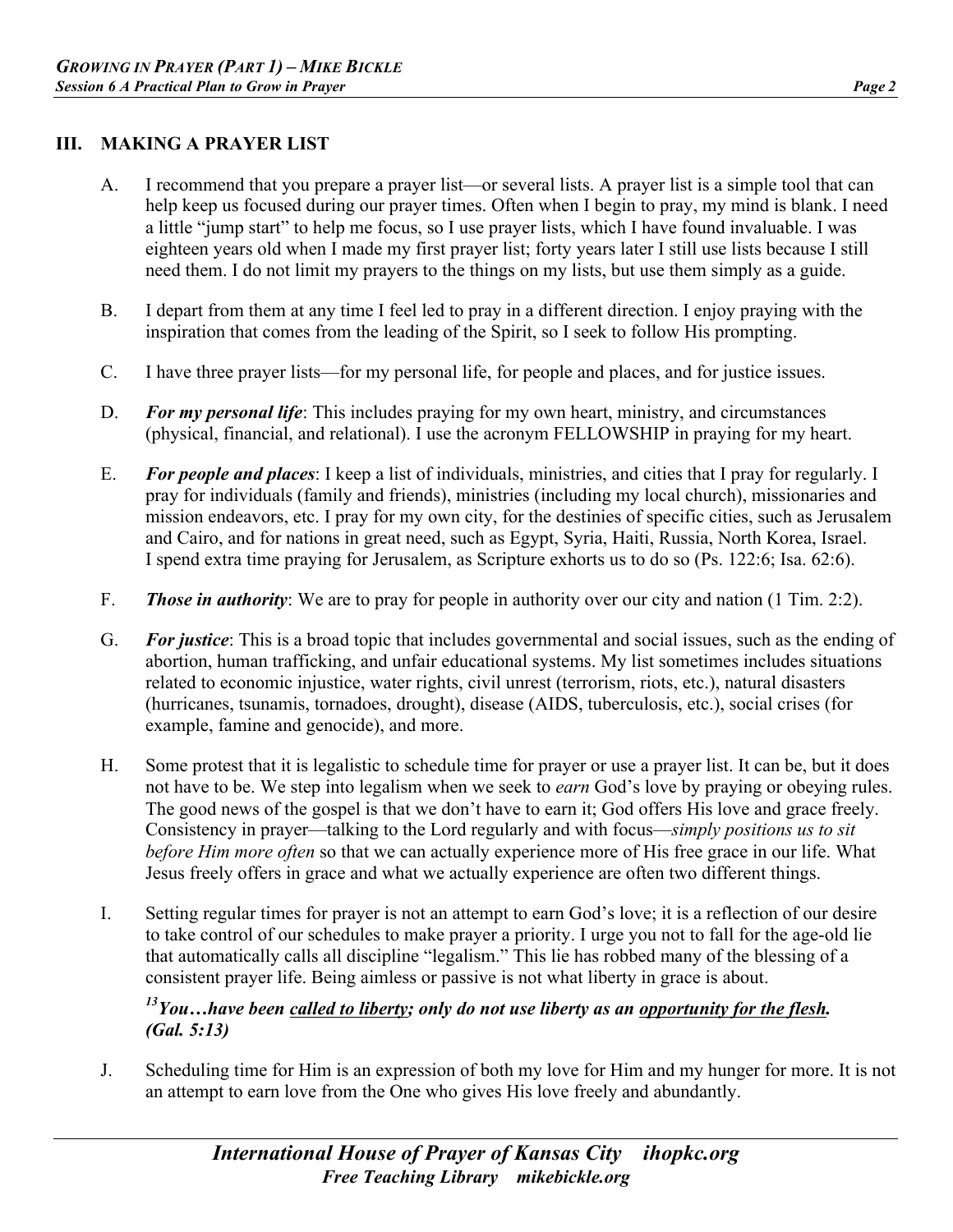## **IV. CULTIVATE A RIGHT VIEW OF GOD**

- A. Cultivating a right view of God is another essential aspect of growing in prayer. Too many believers have a wrong view of God. For example, they live under the wrong assumption that God is either an angry taskmaster who forces us to pray and endure conversation with Him to prove our devotion to Him or a stoic God who has no interest in our lives. But God is a tender Father, who deeply loves His children, and Jesus is a Bridegroom King filled with desire for His people.
- B. As we believe and understand the biblical truth of God as our tender Father and Jesus as the Bridegroom King, we are energized to seek God and experience new delight in our relationship with Him. Our prayer lives become very different when we come to Him with the confidence that He enjoys us. It is enjoyable to talk to someone who really likes you!
- C. We grow in our passion for God by understanding His passion for us—it awakens passion in our heart for Him. Encountering the father heart of God is foundational to growing in prayer. Jesus prayed that His people would know that the Father loves them just as He loves Jesus!

*23…that the world may know that You…have loved them as You have loved Me. (Jn. 17:23)*

- D. We have "received the spirit of adoption by whom we cry out, 'Abba, Father'" (Rom. 8:15). In Hebrew, *Abba* is a term of endearment for a father, much like "Papa" in our culture; it indicates respect, but with affection and intimacy. The understanding of God as "Abba" and the knowledge of our identity as His children equip us to reject Satan's accusations that we are hopeless failures.
- E. The truth that Abba-God enjoys us, even in our weakness, gives us confidence in prayer. As His sons and daughters, we can approach His throne with confidence and without shame or hesitation.
- F. John prophesied of "the Spirit and the bride crying out, 'Come, Lord Jesus!'"(Rev. 22:17, 20). As sons of God we are positioned to experience God's throne—as heirs of power (Rom. 8:17). As the Bride of Christ we are positioned to experience God's heart—His emotions. Jesus is a King with power and a Bridegroom with desire (Isa. 54:4-12; Jer. 3:14; 31:32; Hos. 2:14-23; 3:1-5; Mt. 9:15; 22:1-14; 25:1-13; Jn. 3:29; 2 Cor. 11:2; Eph. 5:25-32; Rev. 19:7-9; 21:9; 22:17).
- G. The Bridegroom message is about Jesus' fiery emotions for His people and His commitment to share His heart, home, throne, secrets, and beauty with them.
- H. In November 1995, I had a prophetic dream in which the Lord spoke audibly to me as I stood on the stage in a large auditorium of young adults. He said, "Call the people 'Hephzibah.'" The Hebrew name Hephzibah carries the meaning "The Lord delights in me." We can be confident in God's love, knowing He delights to relate to His people as a bridegroom delights in his bride (Isa. 62:4-5).

## *4 You shall be called Hephzibah…for the LORD delights in you…5 as the bridegroom rejoices over the bride, so shall your God rejoice over you. (Isa. 62:4-5)*

I. How we view God determines how we approach Him in prayer. If we view Him as aloof or angry, we will not want to pray very much. When we see Him as a tender Father and passionate Bridegroom who desires for us to come to Him, then we will pray much more.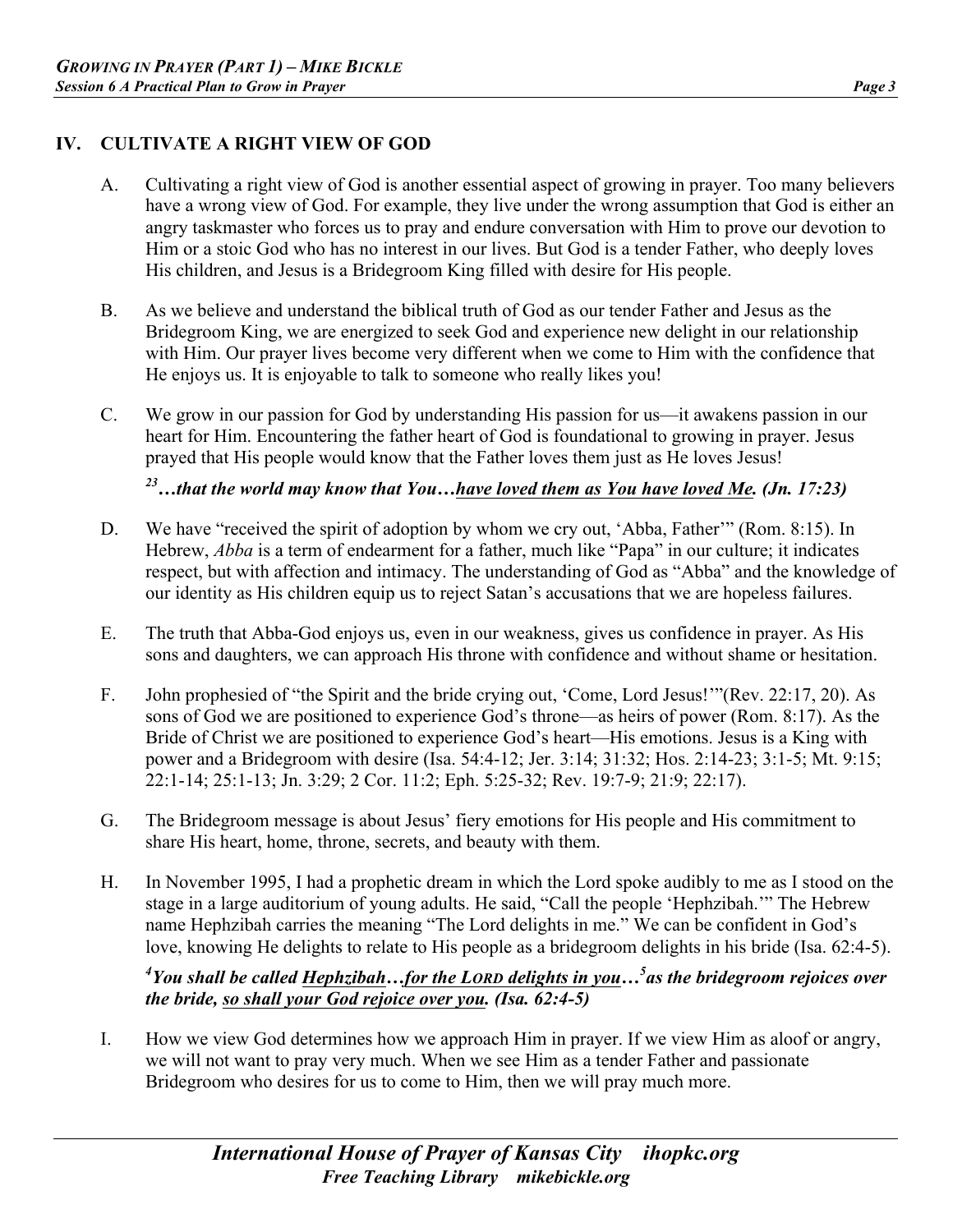#### **V. TOO BUSY TO PRAY?**

- A. Most of us feel that we are too busy to pray, but the truth is that we are too busy *not* to pray. We cannot afford to carry out our responsibilities while living spiritually burned out. The Lord calls all of His children, no matter what occupation—lawyer, doctor, maintenance man, athlete, carpenter, accountant, teacher, homeschooling mom, and so on—to have a real prayer life.
- B. Some worry that if they take time to pray, they will lose valuable time to love and serve their family, friends, church, or business. People who pray regularly will love their families, friends, and neighbors more, because their hearts will be energized by the Spirit, and their negative emotional traffic will diminish, enabling them to love more deeply and consistently.
- C. The best thing husbands and wives, dads and moms can do for their marriages and families is to grow in prayer. The same is true for pastors and godly leaders in the marketplace. It is not a question of choosing either work or prayer; we are to engage in both in proper balance and in the right order. Jesus is our example, and He did not permit ministry to others to hinder His prayer life, nor did He allow His prayer life to hinder His ministry to others.
- D. *Jesus valued prayer*: Even after He had ministered long hours in preaching and healing the sick, He still departed to a lonely place to pray—to commune with His Father and be strengthened. If praying was that important to Jesus, how much more important should it be to us?

*16"So He Himself often withdrew into the wilderness and prayed." (Lk. 5:16)*

*46"And when He had sent them away, He departed to the mountain to pray." (Mk. 6:46)*

*12"He went out to the mountain to pray, and continued all night in prayer to God." (Lk. 6:12)*

## **VI. TIME FOR BOTH GOD AND PEOPLE**

- A. We have enough time to go deep in God and to relate well to people. We do not have to give up our prayer times in order to fulfill God's will in our responsibilities related to our jobs and families. I have found that most of us can "steal" time for the kingdom from the time we spend on recreation and entertainment and still have time for our jobs and families. (There are exceptions.)
- B. We must be fiercely determined to grow in prayer, because our culture has grown increasingly busy and noisy, crowding out the ability to create "sacred space" for fellowshipping with God. However, even with busy work and school schedules, most of us have more time than we realize.
- C. If we do not schedule our time, others will seize it, and we will live in the *tyranny of the urgent*, giving ourselves to whatever social event, need, or crisis presents itself to us in the moment.
- D. Some live at the whim of everyone and everything that comes their way, but when they look back over the years, they sadly admit that many of those pressures, opportunities, and "urgent matters" were not connected to their destiny in God or the assignment He had given them in life.
- E. By living by what is important—instead of the tyranny of the urgent—we can live without regret.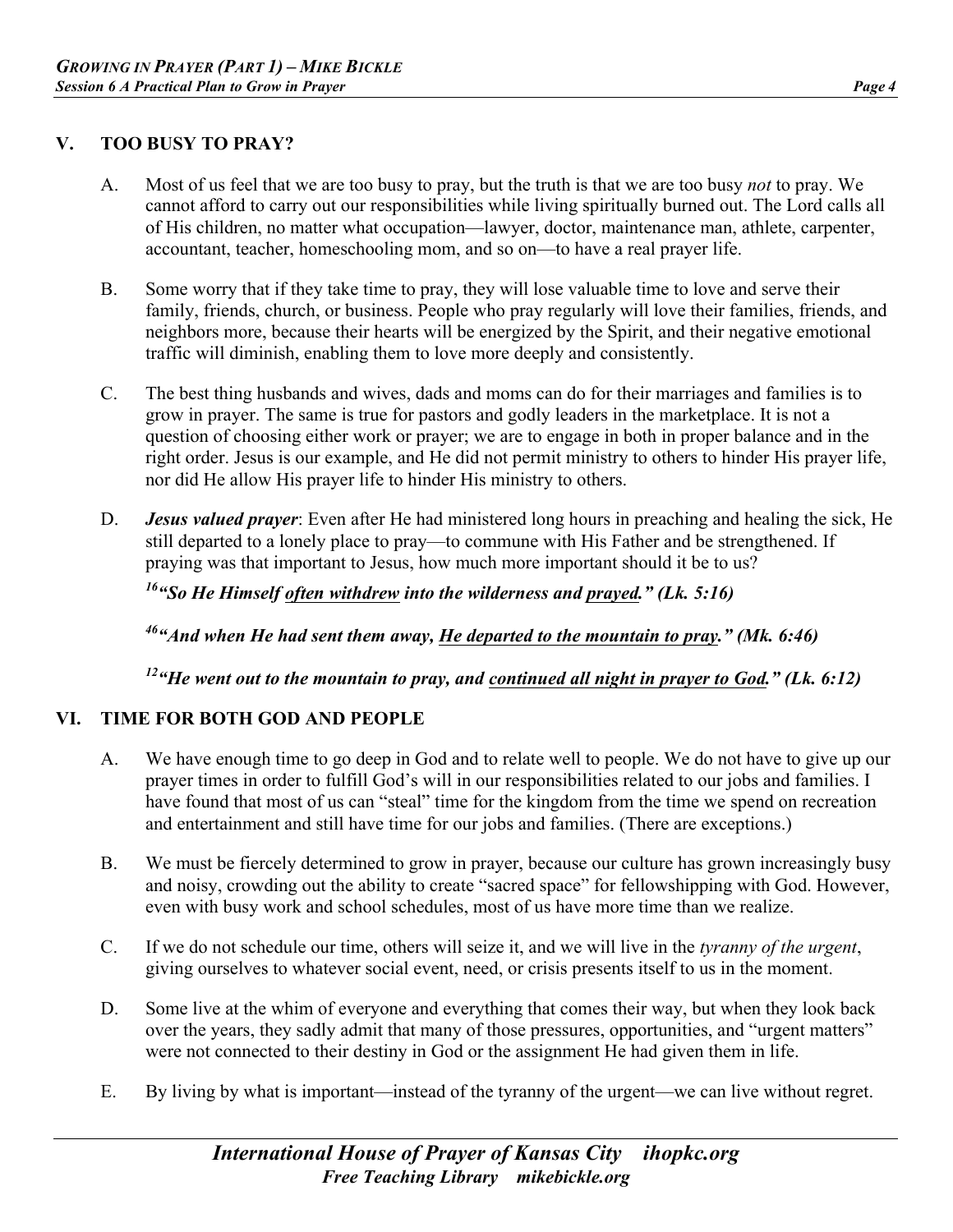- F. Some would be wise to downsize their lifestyles to make time to connect with God. Eliminating some of the nonessential activities we engage in is better than downsizing our time with God.
- G. Ask the Spirit to help you know the best way to spend your time in each season of your life.
- H. Paul exhorted lethargic believers in the church at Ephesus who were spiritually asleep to awaken and shake off their spiritual lethargy so that Christ would shine on them.

#### <sup>14</sup> Awake, sleeper, and arise from the dead, and Christ will shine on you. <sup>15</sup> Therefore be careful *how you walk, not as unwise men but as wise, <sup>16</sup> making the most of your time. (Eph. 5:14-16, NAS)*

- 1. Christ's "shining" on them refers to the Lord releasing His presence to touch their hearts.
- 2. Paul challenged them to do this by spending their time wisely as the way to experience Christ shining on their heart. In other words, using our time rightly in prioritizing prayer is connected in a practical way to the measure in which we experience Christ shining on our hearts by His manifest presence. We do not earn God's presence, but we do position ourselves before Him to experience more of it.
- 3. Instead of saying, "*making the most of your time*," some Bible translations say, "*redeeming your time*." To redeem our time is to use it with the utmost care so that we may grow in God and extend His kingdom. It involves setting godly and wise priorities for the use of our time.
- 4. Time is a non-renewable resource in our life. Once we spend that time, we cannot get it back.
- I. Establishing time for prayer is one way that we can redeem our time—our time can "purchase" eternal things that last forever. We can invest our time in a way that will lead to our hearts being awakened from the death of passivity to experience more of the "light of God's presence."
- J. Writer and philosopher Henry David Thoreau recognized the importance of using our time wisely. He wrote, *"as if you could kill time without injuring eternity*."
- K. With much "expendable time" available to many, we must be careful to invest each day wisely.
- L. The godly, healthy, biblical call to "sacred aloneness" allows us to grow in love. It energizes us to love God and to love people for the long haul. Being connected to Jesus at the heart level through prayer is the lifeline that enables us to sustain ministry for decades without burnout.
- M. We can find time for prayer by avoiding the tendency to waste time with idle talk; too much television, social media, or recreation; and an excess of networking (to help our ministries or businesses grow).
- N. We have to say no to certain things, even some good things, in order to have time to grow in prayer. Time for prayer will not suddenly appear in our schedules. We have to seize it by saying no to some legitimate activities.